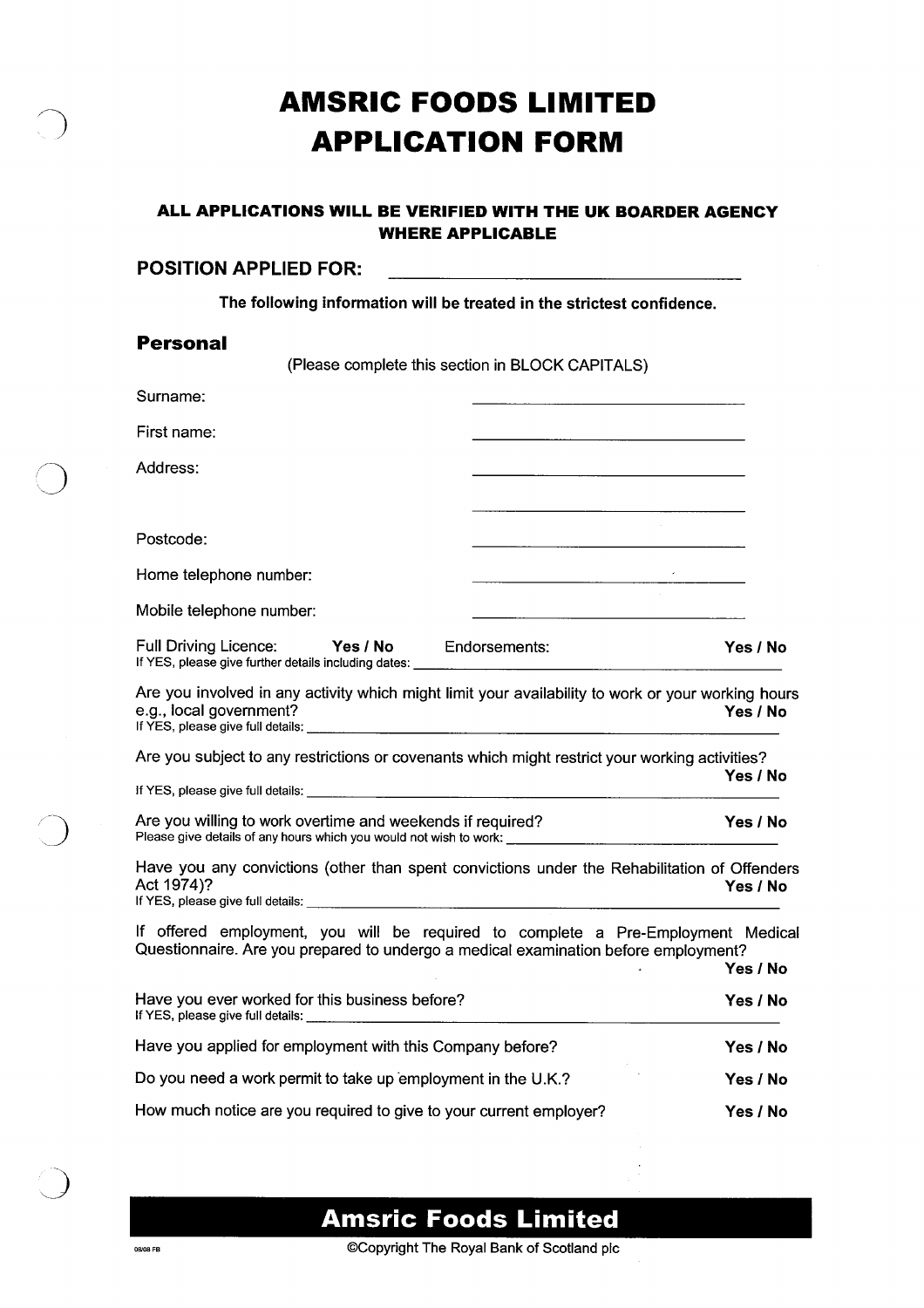## **Education**

| From | $\overline{\text{To}}$ | <b>Examinations and Results</b>                                        |
|------|------------------------|------------------------------------------------------------------------|
|      |                        |                                                                        |
|      |                        |                                                                        |
|      |                        |                                                                        |
|      |                        |                                                                        |
|      |                        |                                                                        |
|      |                        |                                                                        |
|      |                        |                                                                        |
|      |                        | <b>Courses and Results</b>                                             |
|      |                        |                                                                        |
|      |                        |                                                                        |
|      |                        |                                                                        |
|      |                        |                                                                        |
|      |                        |                                                                        |
|      |                        |                                                                        |
|      |                        | Diploma/Qualification                                                  |
|      |                        |                                                                        |
|      |                        |                                                                        |
|      |                        |                                                                        |
|      |                        |                                                                        |
|      |                        |                                                                        |
|      |                        |                                                                        |
|      |                        |                                                                        |
|      |                        | Subject                                                                |
|      |                        |                                                                        |
|      |                        |                                                                        |
|      |                        |                                                                        |
|      |                        |                                                                        |
|      |                        |                                                                        |
|      |                        |                                                                        |
|      |                        |                                                                        |
|      | From<br>From<br>Date   | $\overline{\mathsf{T}}\mathsf{o}$<br>$\overline{\mathsf{T}}\mathsf{o}$ |

Please give details of membership of any technical or professional associations:

Please list languages spoken and the level of competence:



# **Amsric Foods Limited**

OCOPYTIGHT The Royal Bank of Scotland plc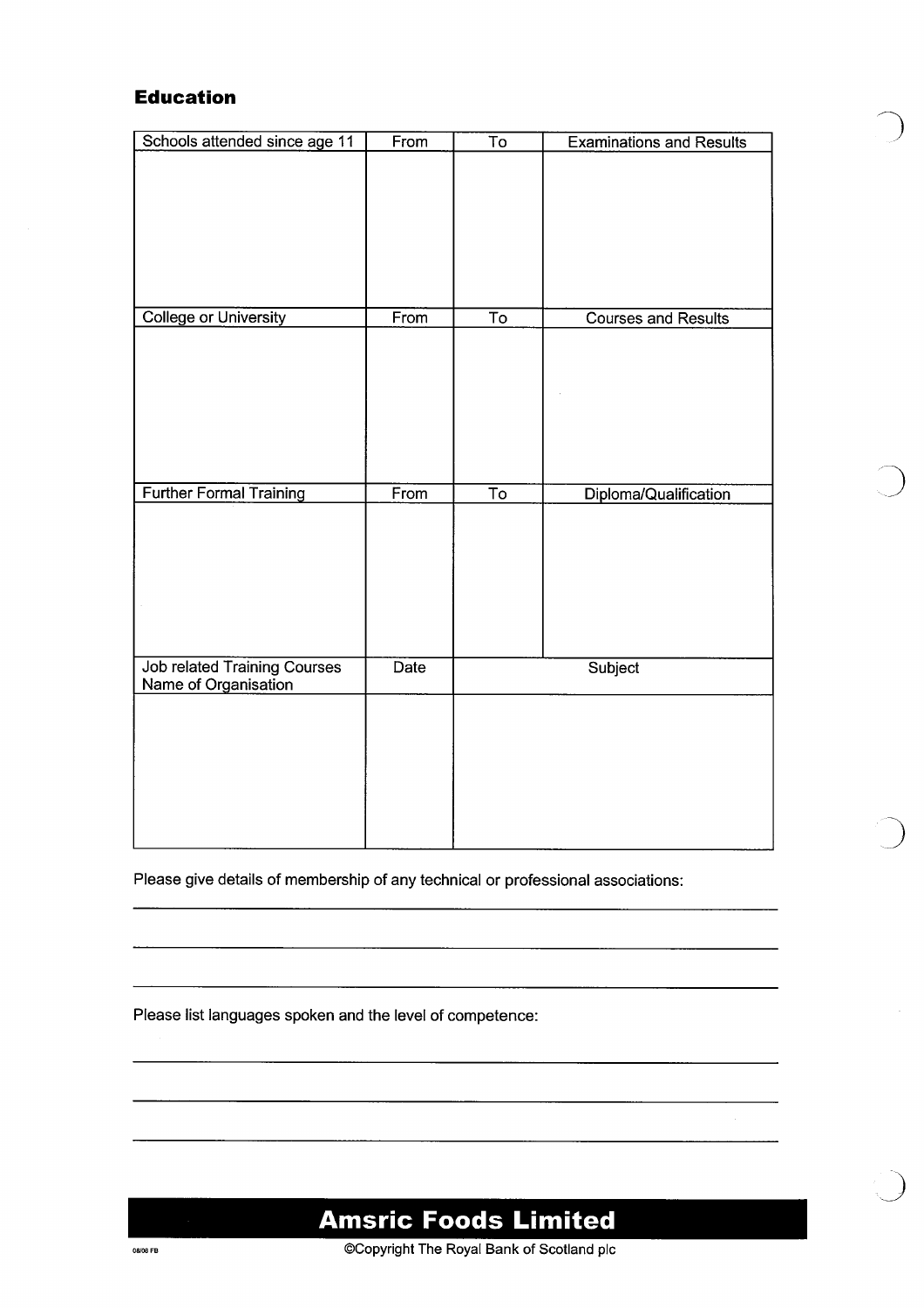### **Employment Details**

Please give details of your past employment, excluding your present or last employer, stating the most recent first.

| <b>Dates</b> | Position held/Main duties | Reason for<br>leaving |
|--------------|---------------------------|-----------------------|
|              |                           |                       |
|              |                           |                       |
|              |                           |                       |
|              |                           |                       |
|              |                           |                       |
|              |                           |                       |
|              |                           |                       |
|              |                           |                       |
|              |                           |                       |
|              |                           |                       |
|              |                           |                       |
|              |                           |                       |
|              |                           |                       |

## **Present or Last Employer**

| Are you currently employed?              |       | Yes / No |
|------------------------------------------|-------|----------|
| Name of present or last employer:        |       |          |
| Address:                                 |       |          |
|                                          |       |          |
| Telephone number:                        |       |          |
| Nature of business:                      |       |          |
| Job title & brief description of duties: |       |          |
|                                          |       |          |
| Reason for leaving:                      |       |          |
| Length of service:                       | From: | To:      |

# **Amsric Foods Limited**

**OCOPYTIGHT The Royal Bank of Scotland plc**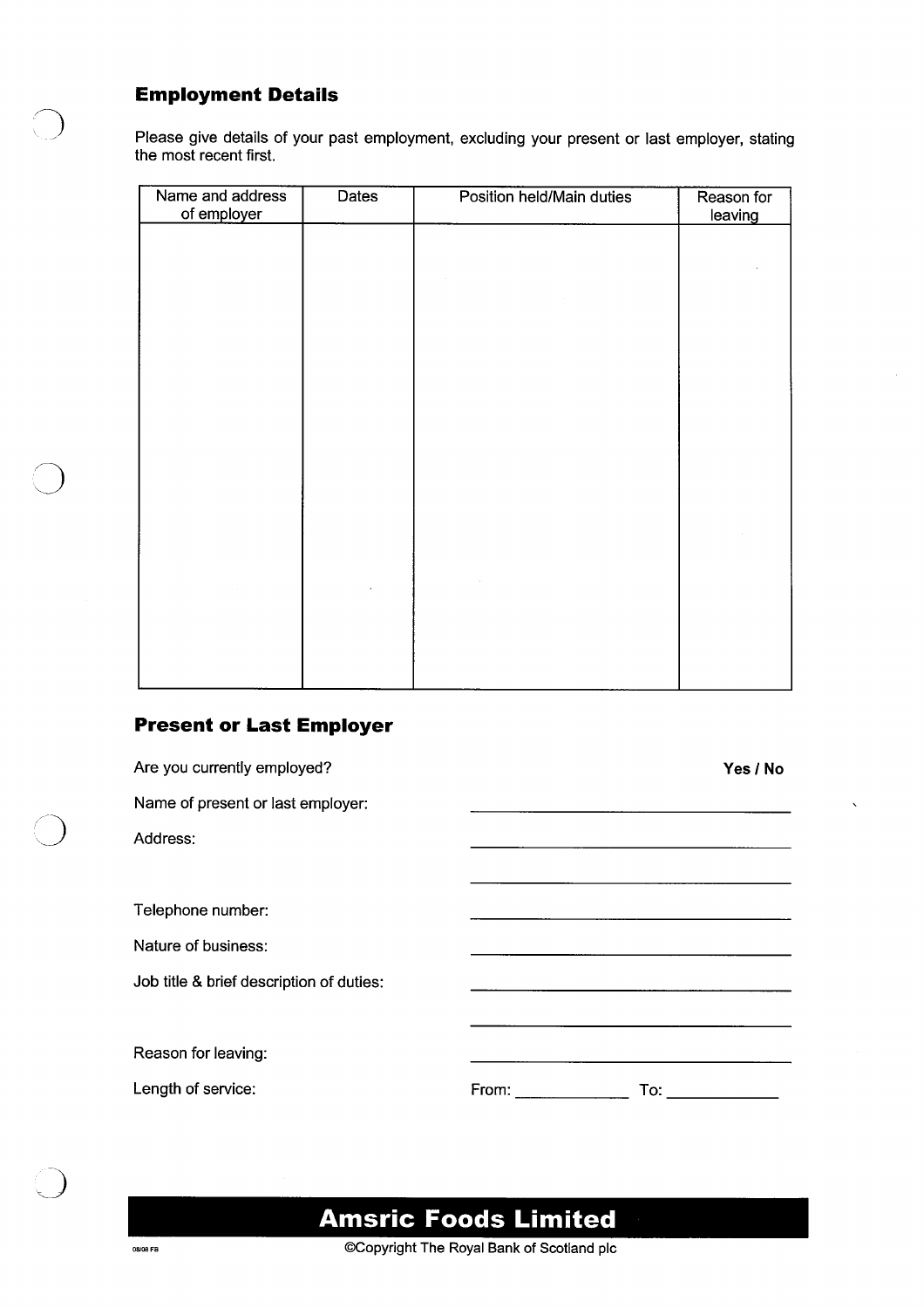#### **Interests, Achievements, and Leisure Activities**

(e.g. hobbies, sports, club memberships)

#### **Supplementary Information**

Please set out below any further information to support your application (e.g. past achievements, future aspirations, personal strengths)

#### **Declaration**

I declare that the information given in this form is complete and accurate. I understand that any false information or deliberate omissions will disqualify me from employment or may render me liable to summary dismissal.

I understand these details will be held in confidence by the Company, for the purposes of ongoing personnel administration and payroll administration in compliance with the Data Protection Act 1998. I undertake to notify the Company immediately of any changes to the above details.

Signed: PRINTED: Date:

#### **References**

Please give the names of two people (one of which should be your present or most recent employer) whom we may approach for a reference.

Can we approach your current employer before an offer of employment is made? **Yes / No** 

| Name:     | Name:     |  |
|-----------|-----------|--|
| Position: | Position: |  |
| Address:  | Address:  |  |
|           |           |  |
|           |           |  |
| Tel. No:  | Tel. No:  |  |

### **Source of Application**

How did you hear of this vacancy?

**Amsric Foods Limited**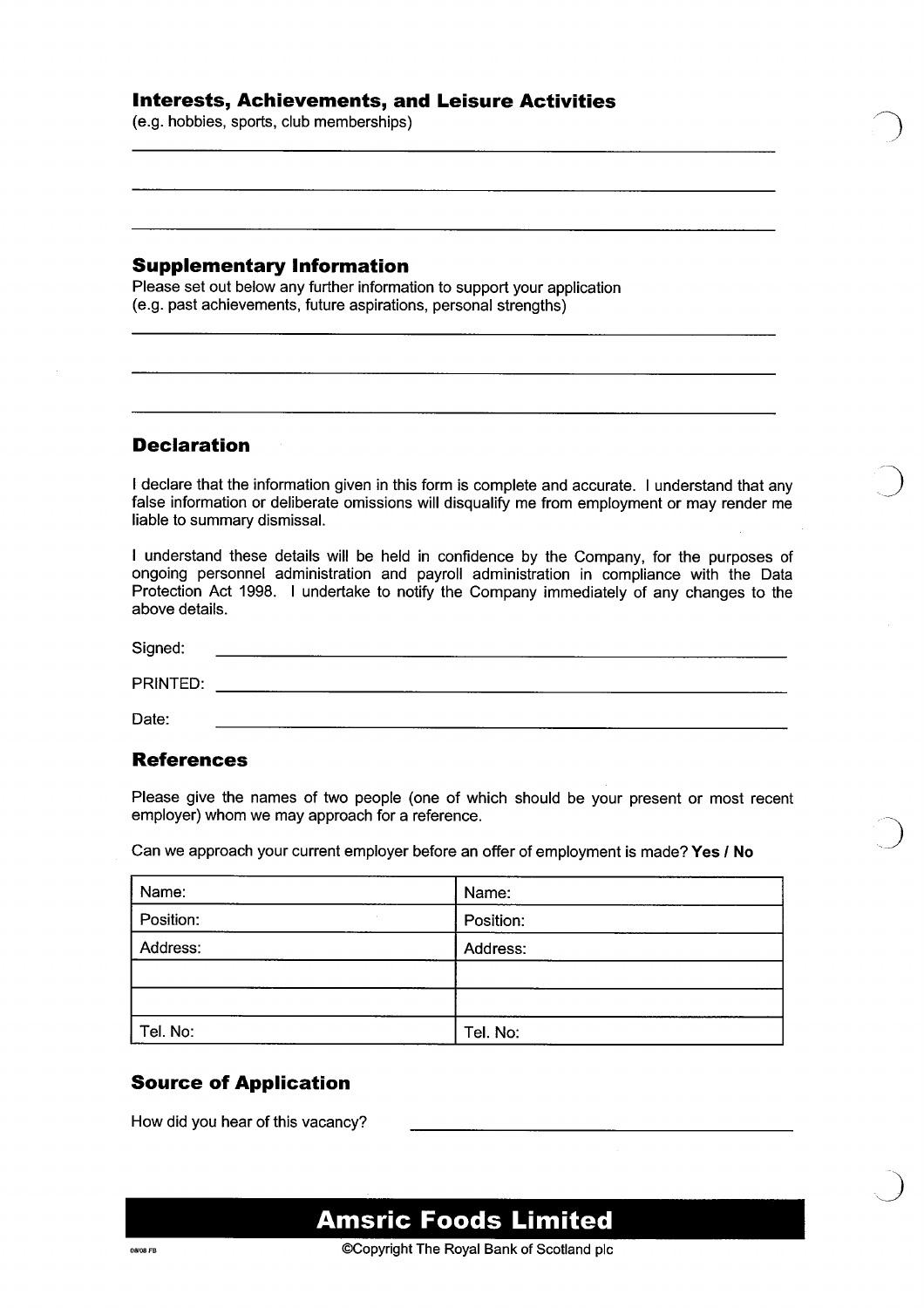# **PRE-EMPLOYMENT MEDICAL QUESTIONNAIRE**

It is important to try to ensure that any candidate you appoint is fit for the work he or she is required to do and that you do not employ anyone who is likely to have an unacceptable level of absence from work. New employees may have an immediate entitlement to 28 weeks' Statutory Sick Pay together with any Company Sick Pay entitlement.

For all of the above reasons, we recommend that you require each shortlisted candidate to complete a Pre-Employment Medical Questionnaire before an offer of employment is made. Once completed by the candidate this should be kept with the Application Form. A sample Questionnaire is shown overleaf.

If any answers given on the Questionnaire concern you, you should first discuss these with the candidate. If still concerned, you may wish to approach the If still concerned, you may wish to approach the candidate's General Practitioner for a medical report.

Before you can request a medical report you must advise the candidate of his or her rights under the Access to Medical Reports Act 1988. This advice is given on the Medical Report Consent Form included in the section of this System on absence control.

If a candidate gives you false information on the Questionnaire this breach of trust may be sufficiently serious to enable you to terminate the employment subsequently.

You should be careful not to discriminate unlawfully against a candidate because of health issues that in fact constitute a disability. Under the Disability Discrimination Act 1995, you have a legal obligation to consider what reasonable adjustments can be made to a job or workplace to enable a candidate with a disability, who is otherwise suitable and qualified, to be able to that job.

Detailed advice can be obtained for these procedures and related issues by contacting the 24 hour Telephone Advice Service.



OBO8FB **COPYRIGHT The Royal Bank of Scotland plc**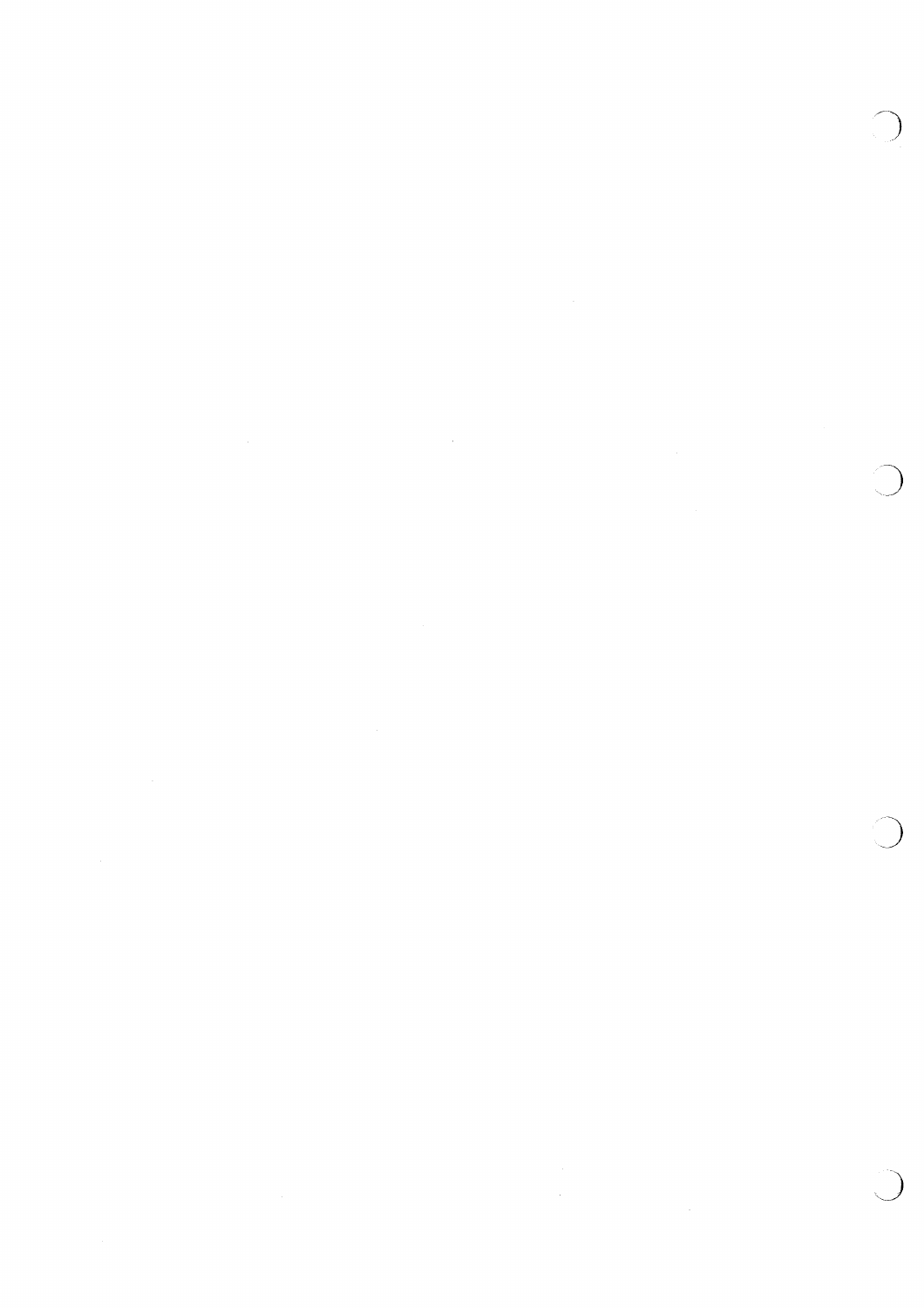# **n PRE-EMPLOYMENT MEDICAL QUESTIONAIRE**

|    | We will not contact your doctor without your prior written consent.                                                                        |          |
|----|--------------------------------------------------------------------------------------------------------------------------------------------|----------|
|    | 1. How many days' absence have you had from work in the last three years?<br>How many periods of absence have you had in last three years? |          |
|    | <b>Number of days absent:</b>                                                                                                              |          |
|    | <b>Number of periods of absence:</b>                                                                                                       |          |
|    | 2. Are you currently taking or have been prescribed medication (excluding<br>contraceptives)?                                              | Yes / No |
|    | If Yes, please give further details:                                                                                                       |          |
|    | 3. Are you currently receiving treatment for any physical or mental condition?                                                             | Yes / No |
|    | If Yes, please give further details;                                                                                                       |          |
|    | 4. Do you suffer from any injury, illness, medical condition or allergy that might<br>affect your ability to perform your duties?          | Yes / No |
|    | If Yes, please give further details:                                                                                                       |          |
| 5. | Do you consider yourself to have a disability?                                                                                             | Yes / No |
|    | If Yes, please give further details:                                                                                                       |          |

**Amsric Foods Limited**